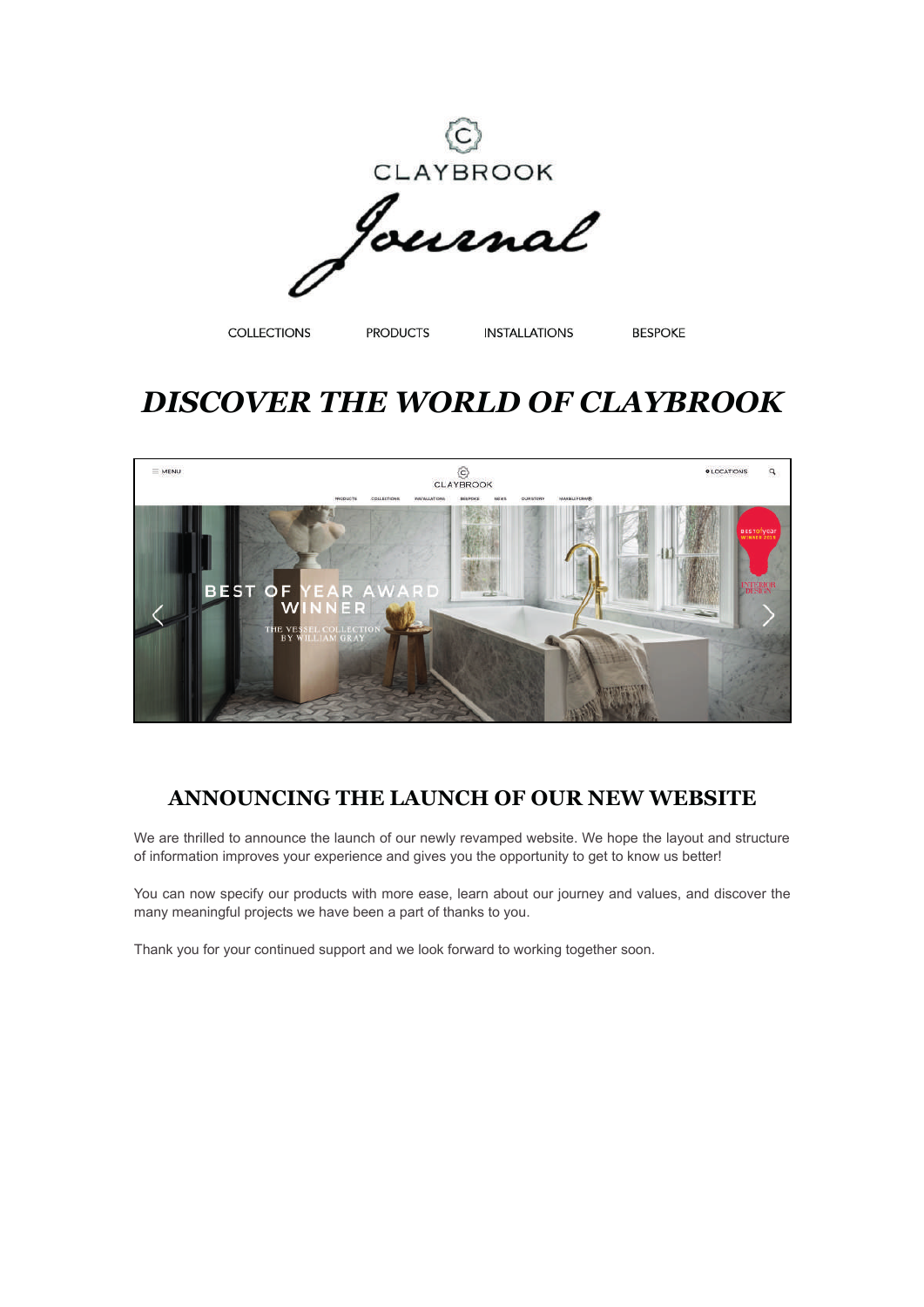## *HOTEL DEL CORONADO* **California, United States**





On the edge of the Pacific Ocean where powdery white sands sparkle like gold, the legendary Hotel del Coronado offers a magical seaside experience. An iconic presence since 1888, it combines majestic Victorian architecture, modern luxuries and beachfront recreation for a resort experience that's uniquely Californian.



We were excited to work with Leo A Daly on the, renovation of the Babcock and Story Bar. Bespoke mosaics in Bianco Carrara, Bardiglio Imperiale and Nero Marquina were selected to complement the stylish and sophisticated new interiors.